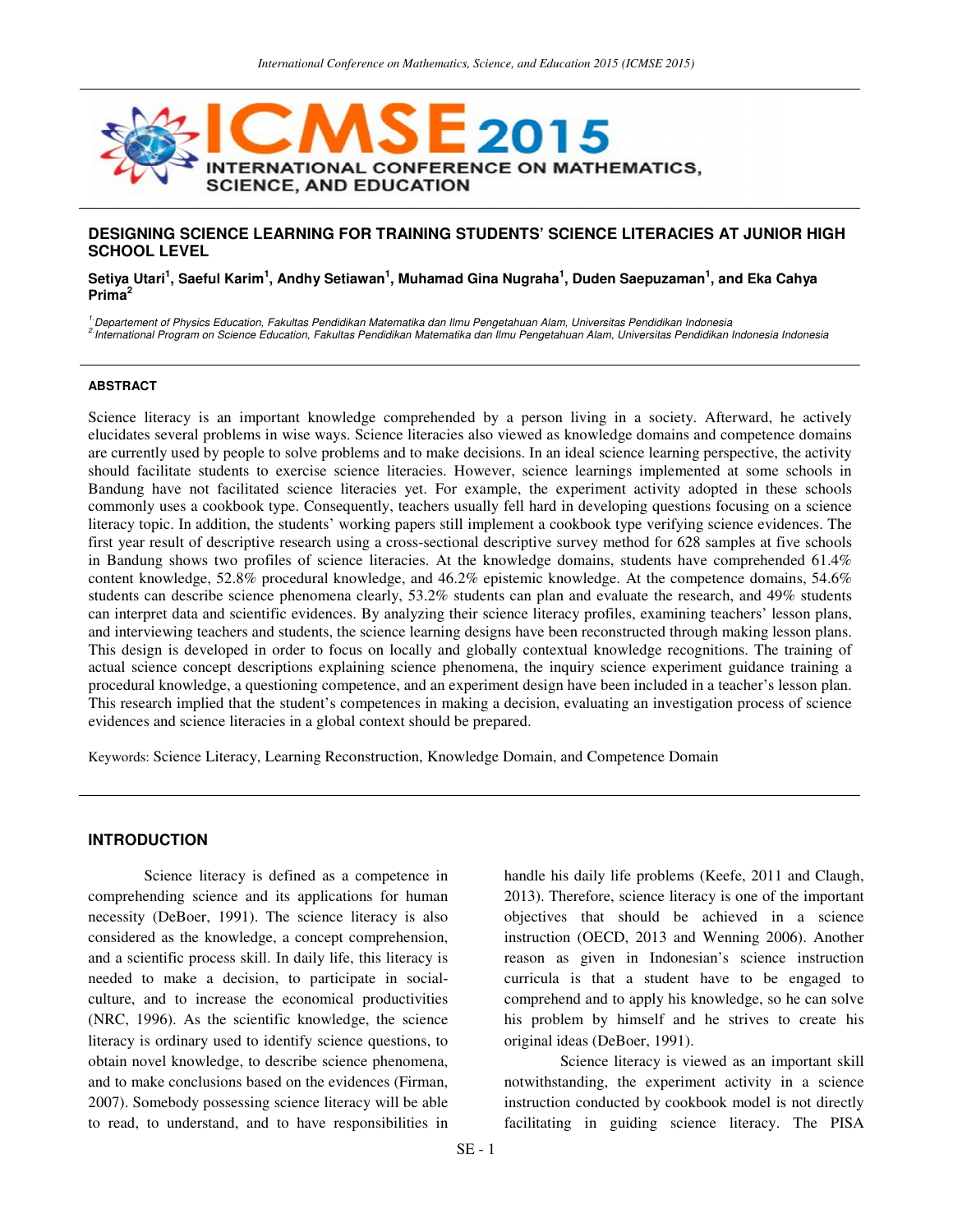(Programme for International Student Assessment) data reinforcing this investigation at 2012 shows that the Indonesian students' percentages in comprehending science literacy are 41.9% at level 1 and 24.7% at below level 1 (Fleischman, 2010). This data shows that some of the Indonesian students have difficulties in applying their knowledge. They only have common knowledge that only can be applied in ordinary situations. Hence, the particular investigations identifying the students' difficulties should be firstly prioritized (Udompong, 2013). However, the research has not yet connected to lesson plan directly and its alternative actions to train the science literacy. The research will attempt to prepare lesson plan in instructing science literacy based on the analysis of students' difficulties on science literacy.

There are four domains of science literacy as given by PISA framework 2015 (OECD, 2013). First, context domains are related to the personal problem, local problem, and global problem. Second, competence domains are describing science phenomena, evaluating and planning scientific research, interpreting data and scientific evidences. Third, knowledge domains are related to content knowledge, procedural knowledge, empirical knowledge. Finally, attitude domains are related to students' interest in science and technology, assessing scientific approaches in science investigations, and students' perception as well as their awareness on environmental problems. In this research, the profile of students' difficulties on science literacy is limited to the competence domains and knowledge domains. The lesson plans are designed for 5 topics including (1) temperature and thermal expansion, (2) heat and phase exchange, (3) kinematics, (4) energy, and (5) static electricity. This qualitatively descriptive research begins with making the instrument of science literacy test. Afterward, the students' science literacy profile will be described. Students and teachers will be interviewed. Moreover, the existing school's lesson plan will be analysed. The result will be used as the consideration in constructing science literacy-based lesson plans.

### **METHODS**

The descriptive research will be conducted using cross-sectional survey method. The profiles of students' science literacy during science learning will be analyzed through direct observation compared to the literature study (Creswell, 2012). The number of the students participating in this research is 628 students come from five different schools. The samples are randomly chosen using Taro Yamane equation as given in Eq. (1) (Puszczak, 2013).

$$
n = \frac{N}{1 + Ne^2} \tag{1}
$$

where  $n =$  sample numbers,  $N =$  targeted population numbers, and  $e =$  confidence level used is 0.5. To analyzed the quality of lesson plan, the research instruments are constructed following several standards including science literacy tests referring to knowledge domains as well as competence domains of PISA framework 2015. Each domain is tested by 18 questions containing content questions, procedural questions, and epistemic questions. The questions testing students' competence in describing science phenomena, students' competence in research plan and its evaluation, students' competence in science interpretations are also included in the questions. The test instrument is validated using moment product at the range between 0.45 and 0.7 categorized as adequate result and good result, respectively (Arikunto, 2010). Subsequently, the test reliability is examined using KR-20 method comparing  $t_{\text{measurement}} > t_{\text{table}}$  fulfilling reliable criteria  $0.65 > 0.34$ .

Teachers and students are interviewed to obtain the information regarding actual learning process. The manual of interview process is judged by triangulation technique. To demonstrate science lesson plan constructed by a teacher, the lesson plan will be analyzed using iterated reliability technique proposed by Posner, Sampson, ward dan Cheney (Selçuk, 2008) as shown in Eq. (2).

$$
R = \frac{number\ of\ agreement}{number\ of\ agreement +number\ of\ disagreement} \times 100\% \quad (2)
$$

Table 1 shows the interpretation of science literacy profile calculated from Eq. (2) (Arikunto, 2010).

| <b>Table 1.</b> Interpretation of Science Literacy Profile |  |  |
|------------------------------------------------------------|--|--|
|                                                            |  |  |

| $\mathbf{R}(\%)$ | <b>Interpretation</b> |
|------------------|-----------------------|
| 80-100           | Very good             |
| 66-79            | Good                  |
| 56-65            | Adequate              |
| $40 - 55$        | Poor                  |
| $0-39$           | Very Poor or Failed   |

### **RESULT AND DISCUSSION**

#### **Science Literacy Profile**

In accordance with the science literacy result tested at the 5 schools, the knowledge domain profile has been found as listed in Table 2.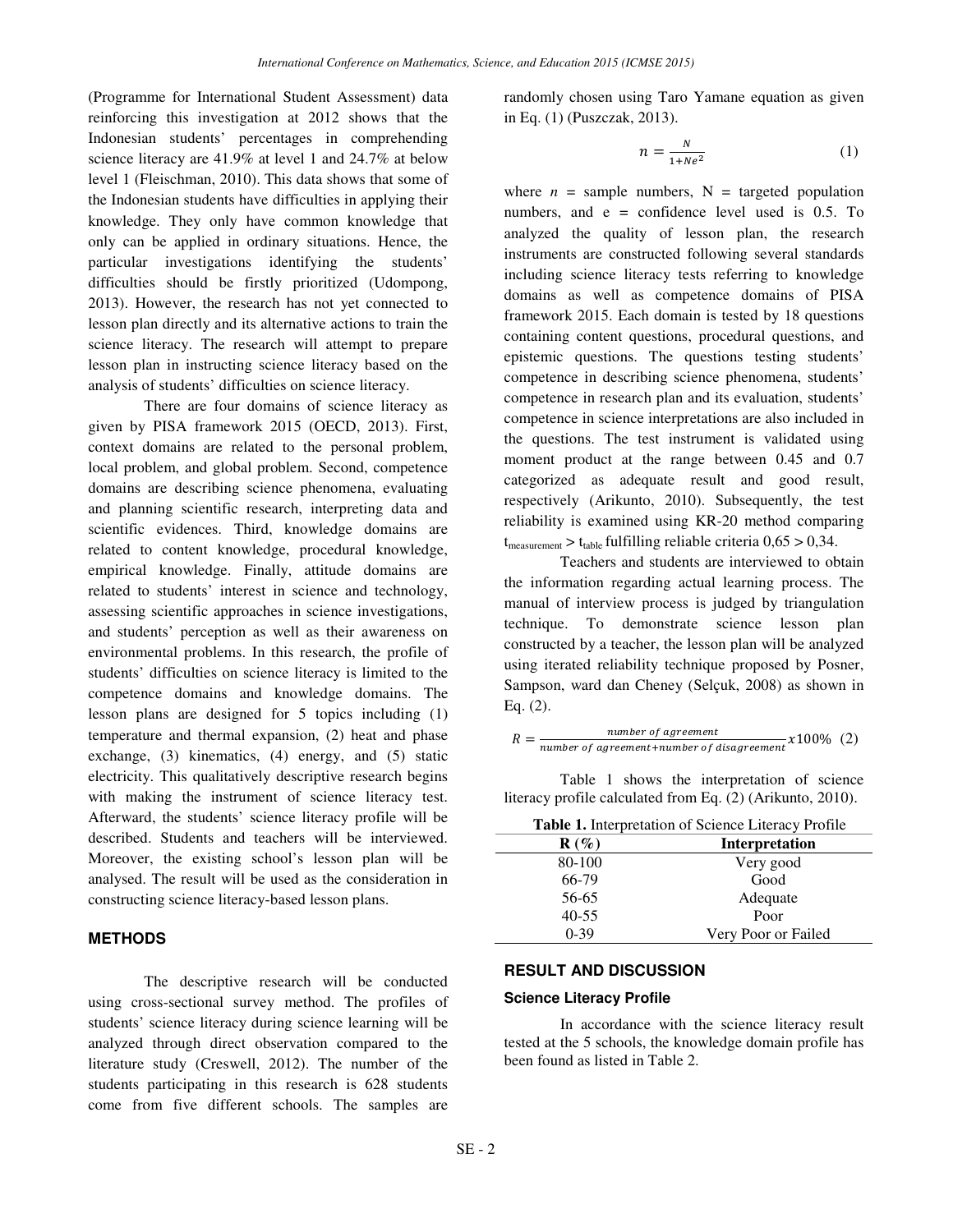| Table 2. Knowledge Domain Profile |                        |         |                |  |
|-----------------------------------|------------------------|---------|----------------|--|
| No                                | Knowledge              | $R(\%)$ | Interpretation |  |
|                                   | Domain                 |         |                |  |
|                                   | $K1:$ Content          | 61.4    | Adequate       |  |
| $\mathfrak{D}$                    | <b>K2</b> : Procedural | 52.8    | Poor           |  |
| κ                                 | K3: Epistemic          | 46.2    | Poor           |  |

Content knowledge is knowledge application, which is relevant to the real situation. Interestingly, students are good enough in applying their content knowledge. In this case, students can express the displacement of a man climbed up a mountain given from a certain figure.

Procedural knowledge explores students' knowledge in designing scientific investigation based on questions of scientific inquiry. Nonetheless, this knowledge has been poorly possessed by students due to the following reasons. First, students feel hard in planning the strategy to scientifically control a dependence parameter. Whereas, this parameter contributes to determine their research quality directly. Second, the research planning following scientific inquiry questions is not easy to be constructed by students at the instance they have to check the quality of vegetable oil according to its density. Subsequently, they must determine the dependence and independent parameters. Moreover, students are also given a challenge to increase the spinning of waterwheel by changing a particular independent parameter. Finally, they continue to arrange an observation table from the experiment procedure.

Epistemic knowledge is related to the students' knowledge in defining scientific aspect and justifying data scientifically. However, according to the result, the students' epistemic knowledge is poorly categorized. The result will affect to the students' weaknesses in arranging scientific reasons such as a deductive reason, an inductive reason, an abductive reason, and an analogical reason. Moreover, students will have difficulties in modeling science phenomena, claiming science scientifically based on the data, and developing novel knowledge scientifically. For instance, the students are rather difficult to determine the quality of thermos bottle as a teacher is providing a graph of temperature change during storing water.

| Table 3. Competence Domain Profile |  |
|------------------------------------|--|
|------------------------------------|--|

| No | Competence Domain             | $R(\%)$ | Interpretation |
|----|-------------------------------|---------|----------------|
|    | C1: Describing science        | 54.6    | Poor           |
|    | phenomena                     |         |                |
| 2  | C <sub>2</sub> : Planning and | 53.2    | Poor           |
|    | evaluating research           |         |                |
| 3  | C3: Interpreting data         | 49.0    | Poor           |

and scientific evidences

Table 3 shows the profile of competence domain tested to 5 schools. The students' competence on describing science phenomena is poorly classified. Whereas, the competence is directly connected to making and justifying a prediction. In case of students' activities during science learning, students predict a pendulum position possessing the highest speed when a pendulum is swinging. Likewise, students briefly guess the ice melting either wrapped by a piece of paper or bare condition.

Competence domain category on planning and evaluating research is poor. Whereas, the domain measures the students' competence on research evaluation and making scientific inquiry questions (Gormally, 2009). For example, a teacher is showing a free-falling object onto wheat flour surface. By observing the phenomenon, a student will be asked to make appropriate questions investigating concepts of a freefalling object as well as its reflection. Moreover, the competence is commonly used by researchers to ensure reliabilities, objectivities, standard interpretation of measured-data. In case of radiation concept, students construct the experiment to understand the heat transfer through radiation as shown in Fig. (1). Students afterward evaluate this experiment procedure.



Figure 1. Experiment set up on the topic of radiation

Competency domain on interpreting data and scientific evidences is poorly comprehended by students. This competence evaluates students' ability in analysis, data interpretation, and making a conclusion after a particular problem is provided to students. In this case, data of the energy utilization is given to students, and they have to classify some energy sources into the group of renewable energy as well as the non-renewable energy (Hobson, 2003). On the other hand, students are also asked to make a conclusion based on the graph analysis of matter-absorbed heat towards temperature increase.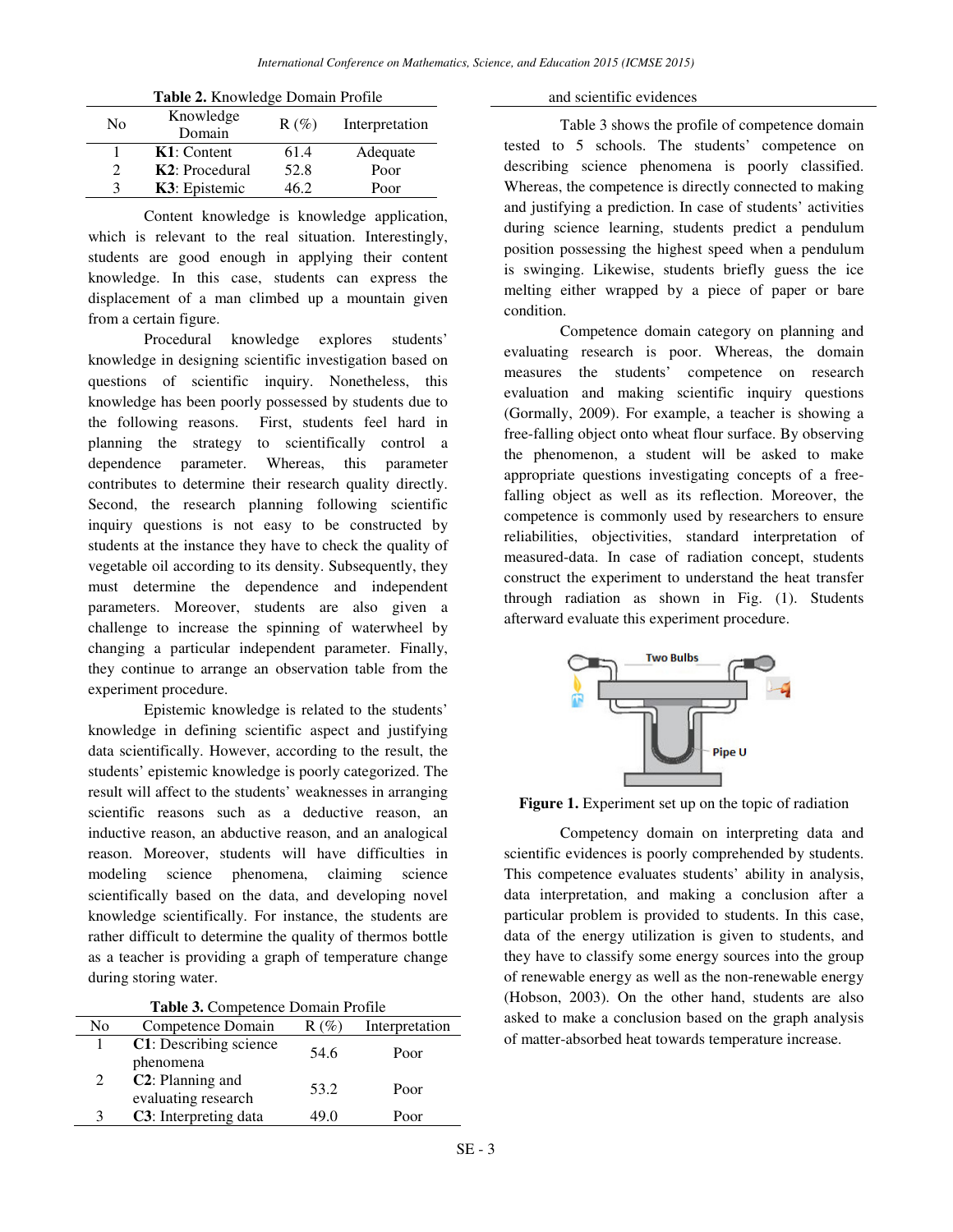## **Lesson Plan Analyses**

Although some schools use either KTSP or K13 curricula even now, some learning stages adopted from these curricula can be considered as the stages training science literacy as tabulated in Table 4. According to the rubrics developed for analyzing lesson plans as well as interview descriptions conducted to teachers and students, the lesson plans obtained from some schools have been analyzed.

According to the lesson plan analyses, the unsurprising results of both knowledge domain and competence domain are influenced by a lesson plan, which has not facilitated science literacy-based science learning yet. Consequently, science literacy activities should be inserted into science learning for both KTSP and K13 curricula in order to directly improve the human quality of

| <b>Table 4.</b> The analyses of actual schools' lesson plan training science literacy                                                         |                                                       |                                                     |                                                                                                                                                          |  |
|-----------------------------------------------------------------------------------------------------------------------------------------------|-------------------------------------------------------|-----------------------------------------------------|----------------------------------------------------------------------------------------------------------------------------------------------------------|--|
| <b>Learning Stage Structures</b>                                                                                                              |                                                       | <b>Trained</b>                                      |                                                                                                                                                          |  |
| Curriculum<br><b>KTSP</b>                                                                                                                     | Curriculum<br>2013                                    | <b>Science</b><br><b>Literacy</b><br><b>Domains</b> | <b>Findings</b>                                                                                                                                          |  |
| <b>Introduction</b>                                                                                                                           |                                                       |                                                     |                                                                                                                                                          |  |
| Apperception<br><i>Motivation</i>                                                                                                             |                                                       | K1, C1                                              | Apperception is currently viewed as knowledge<br>requirement                                                                                             |  |
|                                                                                                                                               |                                                       | C <sub>1</sub>                                      |                                                                                                                                                          |  |
| Cognitive<br><i><b>Observing</b></i><br>conflict<br>Inferential activity<br>Showing science<br>phenomena<br>data and to initiate<br>questions | introduced from direct                                | K2, C1, C3                                          | The stage has not yet offered questions regarding<br>contextual problems specifically explored as local<br>context, personal context, or global context. |  |
|                                                                                                                                               | observation to collect<br>scientifically-investigated |                                                     | Giving learning purposes have not generally provided<br>the benefits that will be achieved by students after<br>studying science.                        |  |
|                                                                                                                                               |                                                       |                                                     | The cognitive conflicts offered to students have not<br>corrected any students' misconceptions yet.                                                      |  |

|  |  | able 4. The analyses of actual schools' lesson plan training science literacy |  |  |  |
|--|--|-------------------------------------------------------------------------------|--|--|--|

| Problem              | <i><u><b>Ouestioning</b></u></i><br>Predicting the<br>relationship between two<br>parameters | K2, C1, C2                                                         | Science phenomena are commonly shown through video<br>demonstrations. Whereas, there are many phenomena,<br>which can be simply demonstrated through hands-on<br>activities such as conduction phenomenon.<br>Consequently, the students' observation does not<br>directly consider to inspected questions |
|----------------------|----------------------------------------------------------------------------------------------|--------------------------------------------------------------------|------------------------------------------------------------------------------------------------------------------------------------------------------------------------------------------------------------------------------------------------------------------------------------------------------------|
| Main learning stage  |                                                                                              |                                                                    |                                                                                                                                                                                                                                                                                                            |
| Exploration          | Making experiment<br>procedures                                                              | K <sub>2</sub> ,C <sub>1</sub> ,C <sub>2</sub> ,<br>C <sub>3</sub> | Students are not joined directly in making experiment<br>procedure beginning with writing predictions,<br>determining hypothesis, and understanding appropriate<br>experiment procedures.                                                                                                                  |
|                      |                                                                                              |                                                                    | The students' worksheets commonly explain science<br>experiment adopting a cookbook model.                                                                                                                                                                                                                 |
| Elaboration          | Doing experiment                                                                             | K2, C2                                                             | Students completely follow the experiment procedures<br>provided from students' worksheet.                                                                                                                                                                                                                 |
|                      |                                                                                              |                                                                    | There are a lot of experiment activities, which do not<br>have standards of both process and equipment.                                                                                                                                                                                                    |
| Confirmation         | Analyzing data and<br>Composing conclusions                                                  | K3, C2, C3                                                         | Some lesson plans show the students' activity in<br>composing a conclusion.                                                                                                                                                                                                                                |
|                      | Communicating<br>experiment result                                                           |                                                                    | There are not enough facilitates to evaluate the students'<br>investigation results.                                                                                                                                                                                                                       |
| <b>Closing stage</b> |                                                                                              |                                                                    |                                                                                                                                                                                                                                                                                                            |
|                      | Reinforcement                                                                                |                                                                    | The stage is well-conducted emphasizing key concepts<br>needed for students.                                                                                                                                                                                                                               |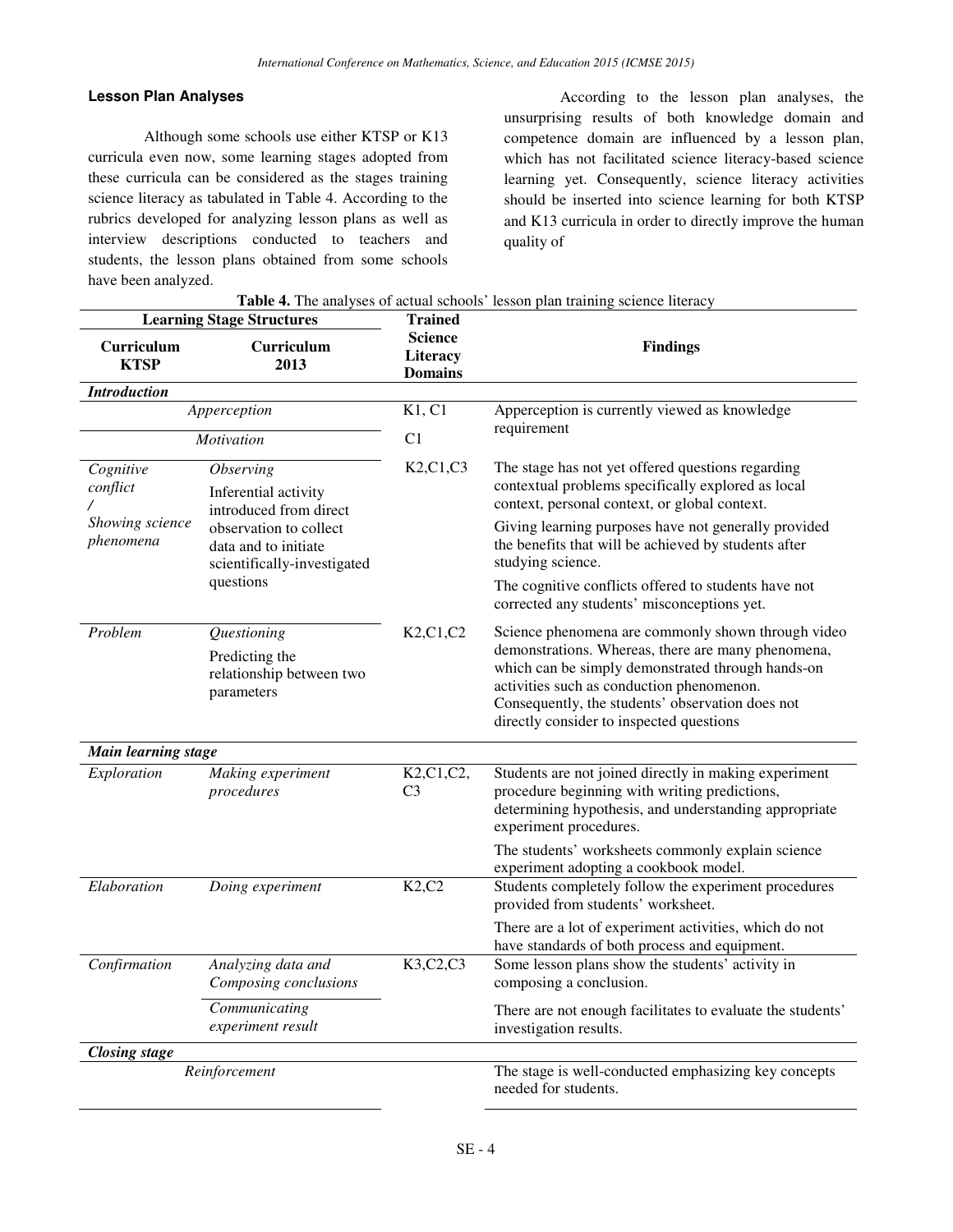| Samples of science application                               |                                                 | K1                       | Questions usually offer simple physics problems<br>analyzed through the mathematical calculation.                                                                              |
|--------------------------------------------------------------|-------------------------------------------------|--------------------------|--------------------------------------------------------------------------------------------------------------------------------------------------------------------------------|
| Evaluation                                                   | Doing a task on the topic<br>of creating novel  | K1, K2, K3<br>C1, C2, C3 | The exercises given to students still use available<br>questions offered on text books.                                                                                        |
|                                                              | innovation                                      |                          | Questions still examine students' ability in recalling<br>learning materials such as remembering science concept,<br>using related science formulas as depicted on text books. |
|                                                              |                                                 |                          | The lesson plan did not explicitly appraise students'<br>attitude such as their honesty.                                                                                       |
|                                                              |                                                 |                          | Rubrics of student's attitude and student's activity are<br>rather difficult to be implemented at a large class.                                                               |
| potential Indonesian students not only for their future life |                                                 |                          | particular science questions, but a teacher can model                                                                                                                          |
|                                                              | but also for student's achievements themselves. |                          | questioning activities to be answered by students.                                                                                                                             |

Some teachers have some difficulties in interpreting contextual science phenomena and conducting its science concept in accordance with the interview results. Consequently, several additional courses on the topic of popular sciences should be facilitated. This learning materials can be obtained from some media such as internet, e-book, encyclopedia, and gadget. The utilizations of these media can handle teacher's problems (Hobson, 2003). The locally contextual problems should be explored in order to train students' science literacy (Anjarsari, 2014). In addition, students should be motivated to apply their concept in solving problems on personal contexts as well as global contexts. For example, how students can apply their science concept to be a winner on a marathon run contest.

 Cognitive conflict can be demonstrated by a teacher if only he investigated some misconception, that will appear from students' thinking. To predict students' misconception, a teacher should read articles regarding misconceptions specifically from science. The conflict cognitive given will decrease students' misconception instead of improve students' ability in describing science phenomena (C1), analyzing, and evaluating data scientifically (C3). For example, a conflict cognitive can be confirmed through understanding students' thinking on the concept of floating object, flying object, or sinking object whether it is due to its object's density or other parameters influencing this object. This activity can be expected in order to emphasize student's attention during learning science.

Observation activities training K1, C1, and C3 require a teacher-questioning skill to construct an inference investigated from science phenomena. All of the students' sensory organs should be obviously involved in science learning. In a scientific approach, observation activities should investigate science phenomena through questioning process. At the beginning study, students fell difficult in giving

An inquiry experiment activity can be conducted by students to improve their science literacy rather than conducting a cook book-type experiment. The higher level inquiry activity can improve students' intellectuality significantly (Wenning, 2006). To handle students' difficulties, the should be accustomed to using inquiry model helped by a teacher during conducting science experiment. The level of inquiry can be explored in order to train inquiry process conducted by both students and a teacher (Banchi, 2008).

The evaluation process and making a decision based on students' analysis can be done during science learning if only a teacher prepare a science instruction well. Students should consider that science experiments conducted at school are simplified phenomena ordinary happened at nature, so many factors will influence the result. Therefore, students can model nature phenomena during science investigations while a teacher can investigate students' abilities in evaluating their experiment and making decisions related to domains of both C3 and K3 (Creswell, 2012).

# **CONCLUSIONS**

Students' science literacy profiles have been investigated. On the knowledge domains, the category of content knowledge (K1) is good enough while the category of both procedural knowledge (K2) and epistemic knowledge (K3) is poor. Moreover, the competence domains are poorly classified for all categories including describing science phenomena (C1), planning and evaluating research (C2), and Interpreting data and scientific evidences (C3).

 The learning reconstruction has been designed through constructing science learning stages. On each stage, science literacy domains have been investigated through emphasizing contextual problems regarding personal context, local context, or global context. The